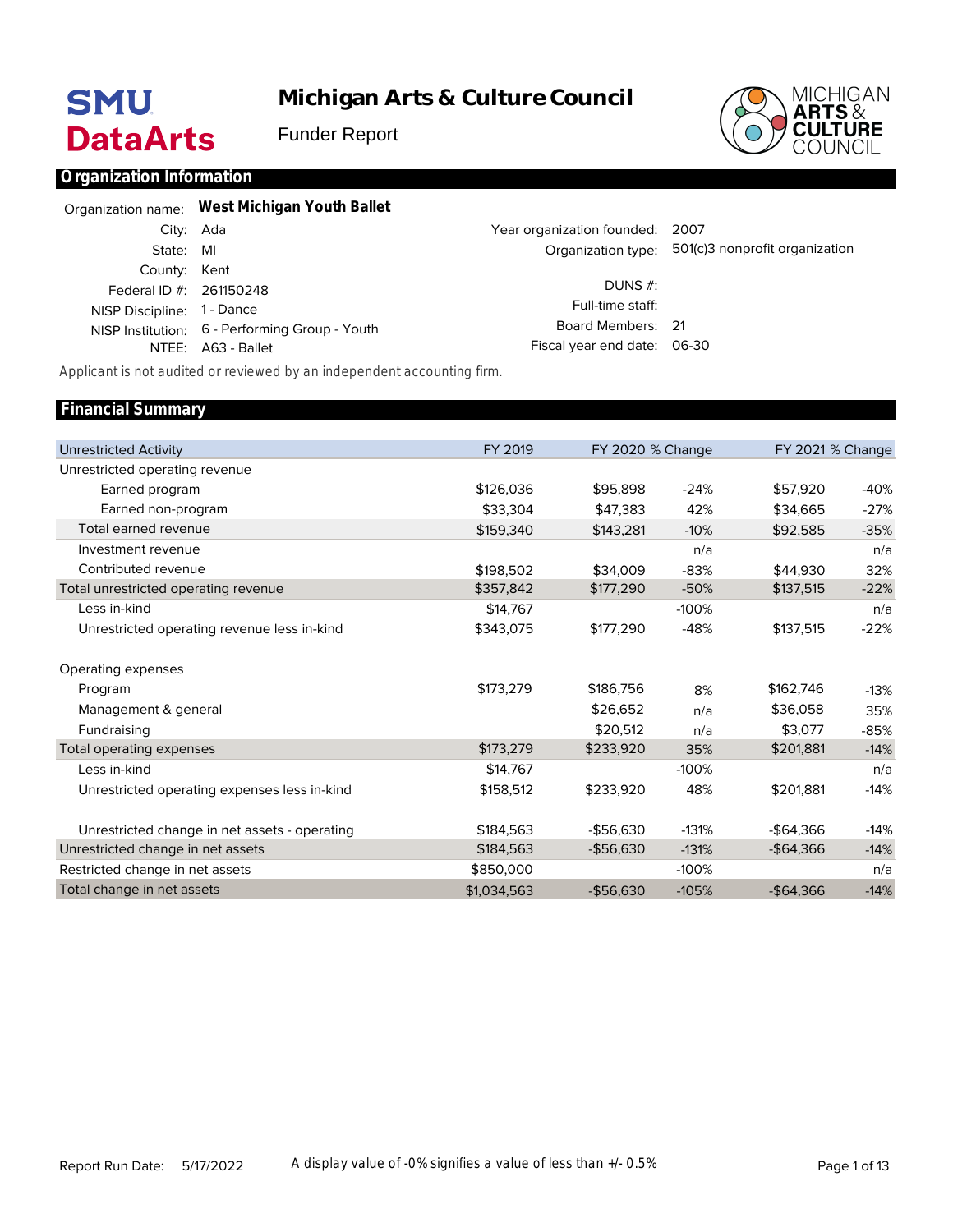# **Unrestricted Operating Revenue by Source**







# **Operating Expenses by Functional Grouping**

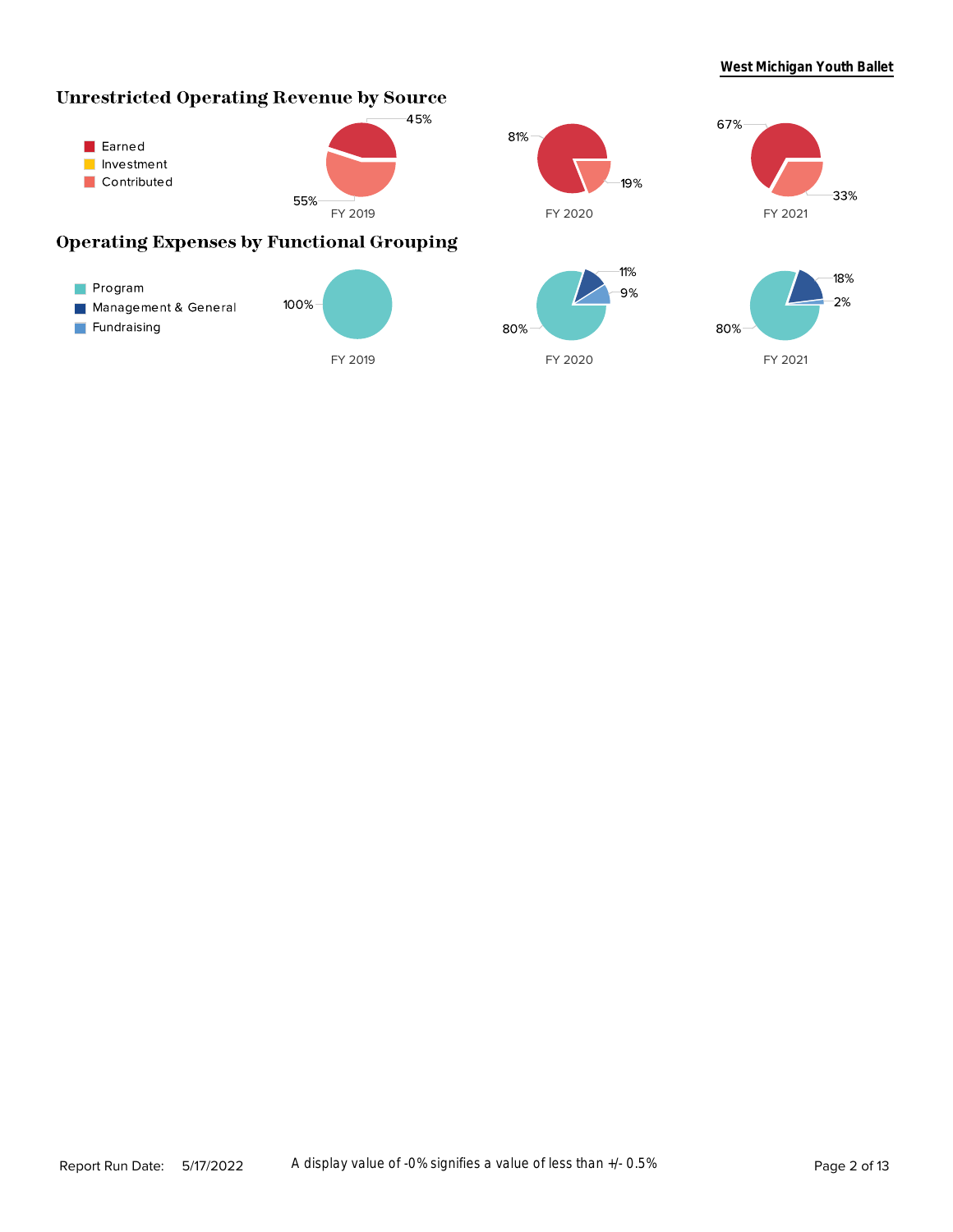| West Michigan Youth Ballet |  |
|----------------------------|--|
|                            |  |
|                            |  |

| <b>Operating Revenue</b>            | FY 2019   | FY 2020   | FY 2021  | FY 2021      | FY 2021    |
|-------------------------------------|-----------|-----------|----------|--------------|------------|
| Earned - Program                    | Total     | Total     | Total    | Unrestricted | Restricted |
| Subscriptions                       |           |           |          |              |            |
| Membership fees - individuals       | \$32,192  |           |          | \$0          | \$0        |
| Membership fees - organizations     |           |           |          |              |            |
| Ticket sales & admissions           |           | \$67,191  | \$16,518 | \$16,518     |            |
| <b>Education revenue</b>            |           | \$28,707  | \$41,402 | \$41,402     |            |
| <b>Publication sales</b>            |           |           |          |              |            |
| Gallery sales                       |           |           |          |              |            |
| Contracted services & touring fees  |           |           |          |              |            |
| Royalty & reproduction revenue      |           |           |          |              |            |
| Earned - program not listed above   | \$93,844  |           |          |              |            |
| Total earned - program              | \$126,036 | \$95,898  | \$57,920 | \$57,920     |            |
|                                     |           |           |          |              |            |
| Earned - Non-program                |           |           |          |              |            |
| Rental revenue                      |           | \$21,800  | \$22,248 | \$22,248     |            |
| Sponsorship revenue                 |           | \$6,779   | \$6,150  | \$6,150      |            |
| Attendee-generated revenue not      |           |           |          |              |            |
| listed above                        | \$27,949  | \$18,804  | \$6,267  | \$6,267      |            |
| Earned non-program not listed above | \$5,355   |           |          |              |            |
| Total earned - non-program          | \$33,304  | \$47,383  | \$34,665 | \$34,665     |            |
| Total earned revenue                | \$159,340 | \$143,281 | \$92,585 | \$92,585     |            |

**Revenue Details**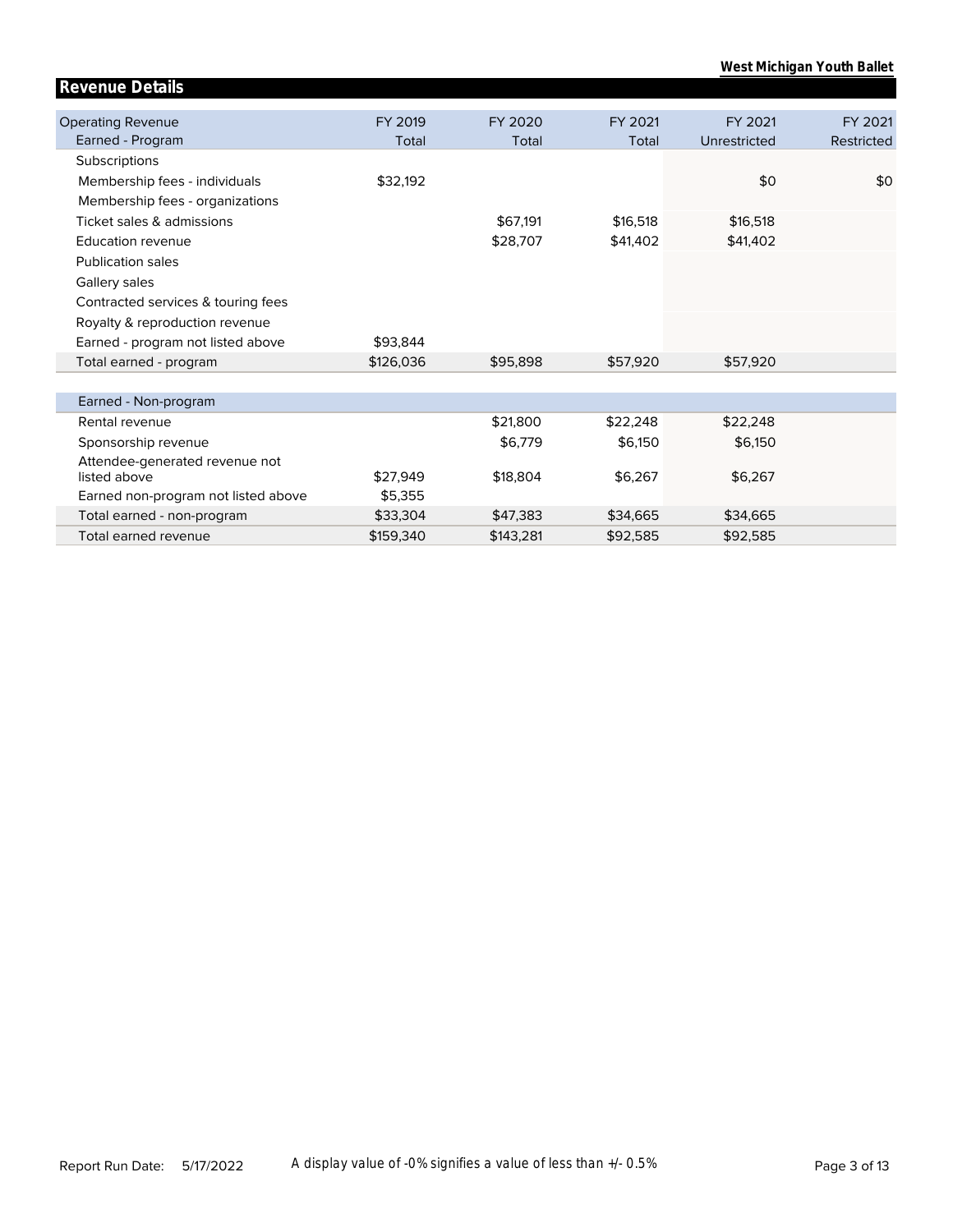|                                                   |             |           |           |              | West Michigan Youth Ballet |
|---------------------------------------------------|-------------|-----------|-----------|--------------|----------------------------|
|                                                   | FY 2019     | FY 2020   | FY 2021   | FY 2021      | FY 2021                    |
| Contributed                                       | Total       | Total     | Total     | Unrestricted | Restricted                 |
| Trustee & board                                   | \$5,800     | \$9,700   | \$10,397  | \$10,397     |                            |
| Individual                                        | \$7,200     | \$15,406  | \$19,308  | \$19,308     |                            |
| Corporate                                         | \$1,008,235 | \$8,903   | \$3,975   | \$3,975      |                            |
| Foundation                                        | \$12,500    | \$0       | \$11,250  | \$11,250     |                            |
| In-kind operating contributions                   | \$14,767    | \$0       | \$0       |              |                            |
| Special fundraising events                        |             |           |           |              |                            |
| Net assets released from restriction              | \$0         | \$0       | \$0       |              |                            |
| Total contributed revenue                         | \$1,048,502 | \$34,009  | \$44,930  | \$44,930     |                            |
| Operating investment revenue                      | \$0         | \$0       | \$0       |              |                            |
| Total operating revenue                           | \$1,207,842 | \$177,290 | \$137,515 | \$137,515    |                            |
| Total operating revenue less operating<br>in-kind | \$1,193,075 | \$177,290 | \$137,515 | \$137,515    |                            |
|                                                   |             |           |           |              |                            |
| Total revenue                                     | \$1,207,842 | \$177,290 | \$137,515 | \$137,515    |                            |
| Total revenue less in-kind                        | \$1,193,075 | \$177,290 | \$137,515 | \$137,515    |                            |
|                                                   |             |           |           |              |                            |

# **Revenue Narrative**

| FY 2019 | n/a                                                                                                                                                                                                                                                                                                                                                                                                                                                                                                                           |
|---------|-------------------------------------------------------------------------------------------------------------------------------------------------------------------------------------------------------------------------------------------------------------------------------------------------------------------------------------------------------------------------------------------------------------------------------------------------------------------------------------------------------------------------------|
| FY 2020 | WMYB was given a \$1,000,000 donation in 2019 to purchase the building where our studio is located. Of this<br>donation \$850,000 went towards the purchase of the building and the remaining amount to maintain the building.<br>Previously rent was an In-kind donation. WMYB is in the process of creating an Endowment fund that will be<br>invested to assist with the funding of our Community Outreach and scholarship programs. Previously our tuition was<br>posted under "Membership" and is now under "Education". |
| FY 2021 | During the 2020-2021 season, WMYB was significantly impacted by the Covid pandemic. WMYB was unable to<br>perform the 2020 production of the Nutcracker, therefore experienced a great loss of revenue. WMYB did perform<br>Sleeping Beauty in May 2021 at the Forest Hills Fine Arts Center, in front of a limited audience due to Covid<br>restrictions. Even with flexibility and creativity in fundraising strategies during the Covid Pandemic, WMYB still<br>suffered a financial loss.                                 |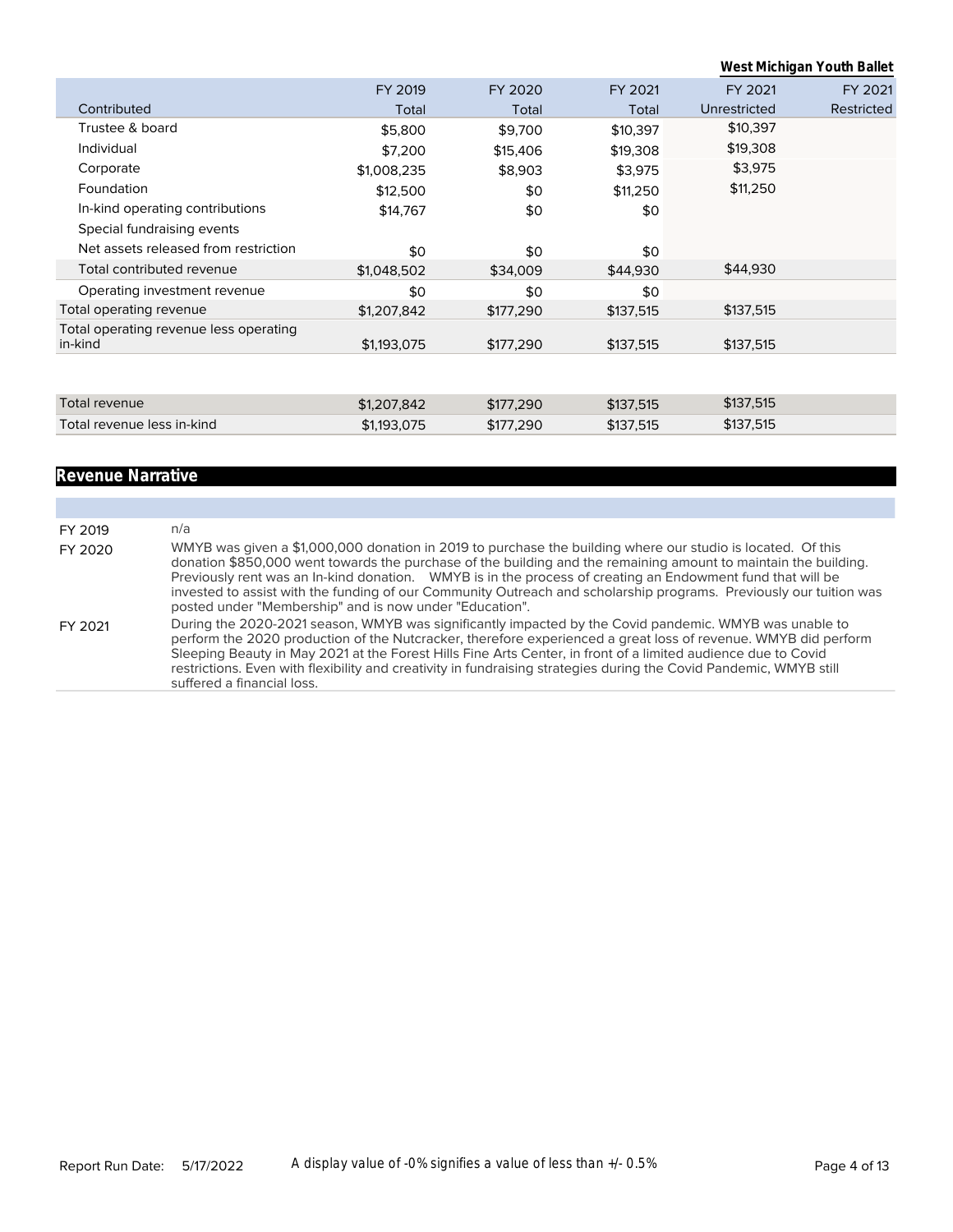|                                                 | FY 2019<br>Total | FY 2020<br>Total | %<br>Change | FY 2021<br>Total | %<br>Change | FY 2021   | FY 2021<br>General &<br>Program Administrative | FY 2021<br>Fundraising |
|-------------------------------------------------|------------------|------------------|-------------|------------------|-------------|-----------|------------------------------------------------|------------------------|
| Personnel expenses -<br>Operating               |                  |                  |             |                  |             |           |                                                |                        |
| Independent contractors                         | \$76,687         | \$102,137        | 33%         | \$84,744         | $-17%$      | \$45,609  | \$36,058                                       | \$3,077                |
| Total personnel expenses -<br>Operating         | \$76,687         | \$102,137        | 33%         | \$84,744         | $-17%$      | \$45,609  | \$36,058                                       | \$3,077                |
| Non-personnel expenses -<br>Operating           |                  |                  |             |                  |             |           |                                                |                        |
| Occupancy costs                                 | \$16,150         | \$51,645         | 220%        | \$67,057         | 30%         | \$67,057  |                                                |                        |
| Depreciation                                    | \$992            | \$18,529         | 1,768%      | \$22,322         | 20%         | \$22,322  |                                                |                        |
| Non-personnel expenses not<br>listed above      | \$79,450         | \$61,609         | $-22%$      | \$27,758         | $-55%$      | \$27,758  |                                                |                        |
| Total non-personnel<br>expenses - Operating     | \$96,592         | \$131,783        | 36%         | \$117,137        | $-11%$      | \$117,137 |                                                |                        |
| Total operating expenses                        | \$173,279        | \$233,920        | 35%         | \$201,881        | $-14%$      | \$162,746 | \$36,058                                       | \$3,077                |
|                                                 |                  |                  |             |                  |             |           |                                                |                        |
| Total expenses                                  | \$173,279        | \$233,920        | 35%         | \$201,881        | $-14%$      |           |                                                |                        |
| Total expenses less in-kind                     | \$158,512        | \$233,920        | 48%         | \$201,881        | $-14%$      |           |                                                |                        |
| Total expenses<br>less depreciation             | \$172,287        | \$215,391        | 25%         | \$179,559        | $-17%$      |           |                                                |                        |
| Total expenses less<br>in-kind and depreciation | \$157,520        | \$215,391        | 37%         | \$179,559        | $-17%$      |           |                                                |                        |

# **Expense Narrative**

**Expense Details**

| FY 2019 | n/a                                                                                                                                                                                                                                                                                                 |
|---------|-----------------------------------------------------------------------------------------------------------------------------------------------------------------------------------------------------------------------------------------------------------------------------------------------------|
| FY 2020 | Expenses changed in 2020 due to now owning our facility. In previous years, the expenses were paid by the<br>building owner. Thus why we now have depreciation and other building expenses. As for the increase in Personnel<br>expenses, WMYB hired a Development and Outreach consultant in 2020. |
| FY 2021 | The decrease in Personnel expenses is due to the WMYB no longer employing a Development and Outreach<br>consultant. The WMYB purchased the building their studio is located during 2020 with donated funds. Therefore,<br>2021 was the first full year of occupancy costs.                          |
|         |                                                                                                                                                                                                                                                                                                     |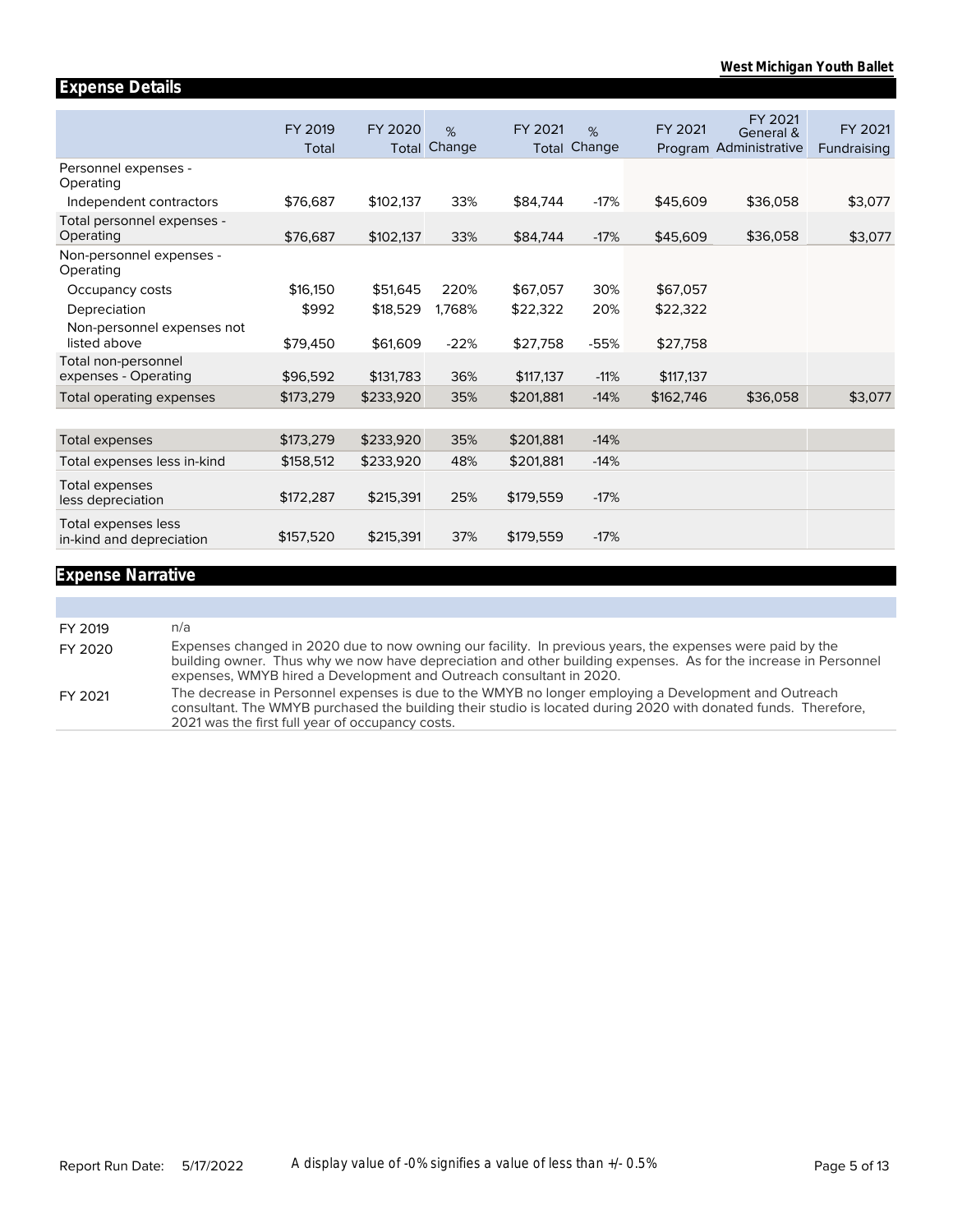| <b>Balance Sheet</b>                             |             |             |          |             |          |
|--------------------------------------------------|-------------|-------------|----------|-------------|----------|
| <b>Assets</b>                                    | FY 2019     | FY 2020     | % Change | FY 2021     | % Change |
| Current assets                                   |             |             |          |             |          |
| Cash and cash equivalents                        | \$309,954   | \$247,582   | $-20%$   | \$290,961   | 18%      |
| Receivables                                      | \$3,500     | \$6,173     | 76%      | \$1,687     | $-73%$   |
| Investments - current                            |             |             | n/a      | \$0         | n/a      |
| Prepaid expenses & other                         | \$250       | \$1,218     | 387%     | \$8,195     | 573%     |
| Total current assets                             | \$313,704   | \$254,973   | $-19%$   | \$300,843   | 18%      |
| Long-term/non-current assets                     |             |             |          |             |          |
| Investments - non current                        |             |             | n/a      | \$0         | n/a      |
| Fixed assets (net of accumulated depreciation)   | \$854,723   | \$859,165   | 1%       | \$842,142   | $-2%$    |
| Non-current assets not listed above              |             |             | n/a      | \$0         | n/a      |
| Total long-term/non-current assets               | \$854,723   | \$859,165   | 1%       | \$842,142   | $-2%$    |
| <b>Total assets</b>                              | \$1,168,427 | \$1,114,138 | $-5%$    | \$1,142,985 | 3%       |
| <b>Liabilities &amp; Net Assets</b>              | FY 2019     | FY 2020     | % Change | FY 2021     | % Change |
| <b>Current liabilities</b>                       |             |             |          |             |          |
| Accounts payable and accrued expenses            | \$1,205     | \$3,846     | 219%     | \$0         | $-100%$  |
| Deferred revenue                                 | \$1,800     |             | $-100%$  | \$0         | n/a      |
| Loans - current                                  |             |             | n/a      | \$0         | n/a      |
| Additional current liabilities not listed above  |             |             | n/a      | \$80,670    | n/a      |
| <b>Total current liabilities</b>                 | \$3,005     | \$3,846     | 28%      | \$80,670    | 1,998%   |
| Long-term/non-current liabilities                |             |             |          |             |          |
| Long-term/non-current loans                      |             |             | n/a      | \$0         | n/a      |
| Additional long-term/non-current liabilities not |             |             |          |             |          |
| listed above                                     |             |             | n/a      | \$0         | n/a      |
| Total long-term/non-current liabilities          |             |             | n/a      | \$0         | n/a      |
| <b>Total liabilites</b>                          | \$3,005     | \$3,846     | 28%      | \$80,670    | 1,998%   |
| <b>Total net assets</b>                          | \$1,165,422 | \$1,110,292 | $-5%$    | \$1,062,315 | $-4%$    |
| Total liabilities & net assets                   | \$1,168,427 | \$1,114,138 | $-5%$    | \$1,142,985 | 3%       |

# **Balance Sheet Narrative**

| FY 2019 | n/a |  |  |  |
|---------|-----|--|--|--|
| FY 2020 | n/a |  |  |  |
| FY 2021 | n/a |  |  |  |
|         |     |  |  |  |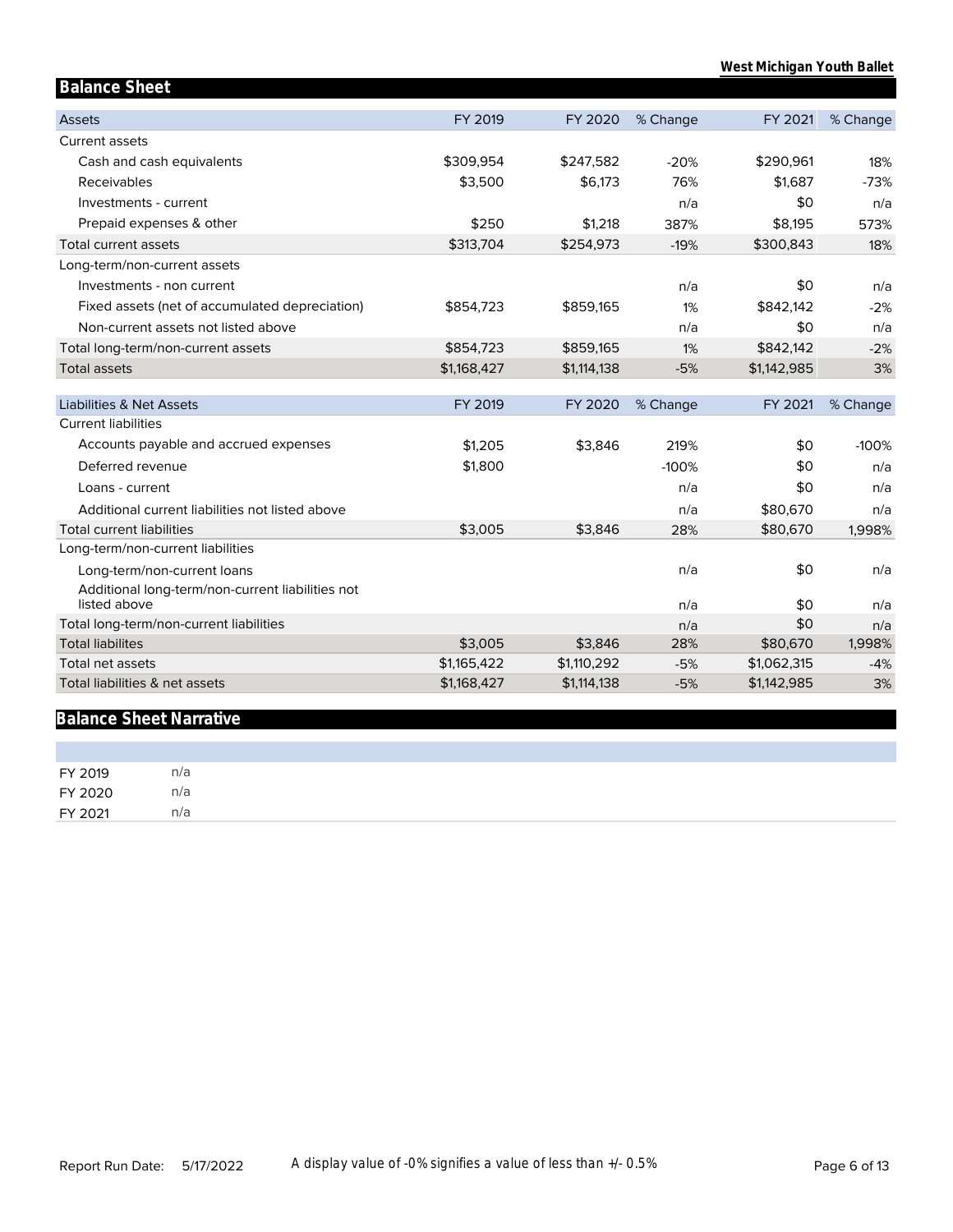|                                     | FY 2019   | FY 2020   | % Change | FY 2021   | % Change |
|-------------------------------------|-----------|-----------|----------|-----------|----------|
| Months of operating cash -- Total   | 21.46     | 12.7      | $-41%$   | 17.3      | 36%      |
| Working capital -- Total            | \$310,699 | \$251,127 | $-19%$   | \$220,173 | $-12%$   |
| Current ratio -- Total              | 104.39    | 66.3      | $-36%$   | 3.73      | $-94%$   |
| Net assets as a % of total expenses | 673%      | 475%      | $-29%$   | 526%      | 11%      |
| Fixed assets (net)                  | \$854,723 | \$859,165 | $1\%$    | \$842,142 | $-2%$    |
| Condition of fixed assets           | 2%        | 5%        |          | 7%        |          |
| Leverage -- Total                   |           |           | n/a      | 0%        | n/a      |
| Total debt                          |           |           | n/a      | \$0       | n/a      |
| Debt service impact                 | 0%        | 0%        | n/a      | 0%        | n/a      |
|                                     |           |           |          |           |          |

**Balance Sheet Metrics**

monthly expense levels with existing unrestricted cash and cash equivalents. **Months of operating cash** (Cash & Cash Equivalents/(Total Expense/12)) indicates the number of months an organization can operate at current average

they come due, and the ability to take more risks, knowing there is a cushion to fall back on. from your internal calculations. Adequate working capital provides financial strength and flexibility to your organization, the ability to meet obligations as W**orking capital** (Current Assets minus Current Liabilities) consists of the resources available for operations. This calculation of working capital may differ

ample short-term liquidity to obviate the need to borrow or sell assets. uncollected receivables or timing discrepancies between expected receipts and disbursements. Ideally this number should approach 2 which indicates indicates that current assets are equal to current liabilities. A ratio of around 1.5 is a more comfortable position, allowing for more cushion against **Current ratio** (Current Assets divided by Current Liabilities) determines the organization's ability to pay current debt using current assets. A ratio of 1.0

by total expenses. If the trend is level or increasing, then total net assets are keeping pace with growth in operating expenses. **Net assets as % of total expenses** measures the net worth of an organization in relationship to its operating size. It is calculated as total net assets divided

infrastructure and need for funding the replacement or repair of fixed assets in the near future. total value of fixed assets indicates a stock of relatively new assets. A high percentage (>80%) of accumulated depreciation could indicate aging props). This is especially significant for organizations that own a building or carry a long-term lease. Accumulated depreciation of less than 50% of the **Condition of fixed assets** indicates the potential need for replacement or repair of fixed assets (such as buildings, furniture, office equipment, sets and

indicate liquidity problems, or reduced capacity for future borrowing. **Leverage ratio (**Total Debt divided by Total Assets) measures what proportion of your assets are supported by debt. A number in excess of 50% may

is calculated net of accumulated depreciation to reflect the reduction in the value of an asset as it ages and is used. **Fixed assets (net)** is the value of all land, buildings, equipment, leasehold improvements and other property and equipment owned by the organization. It

**Total debt** consists of all short and long-term contractual obligations of the organization, including lines of credit, loans, notes, bonds, and capital leases.

than programming and other operating expenses. applied to the total debt-service burden. The higher the percentage, the more the organization has to dedicate its resources to debt repayment rather **Debt service impact** (Total Debt Service, including principal and interest, divided by Total Expense) calculates the % of an organization's total expenses



#### **Components of Net Assets**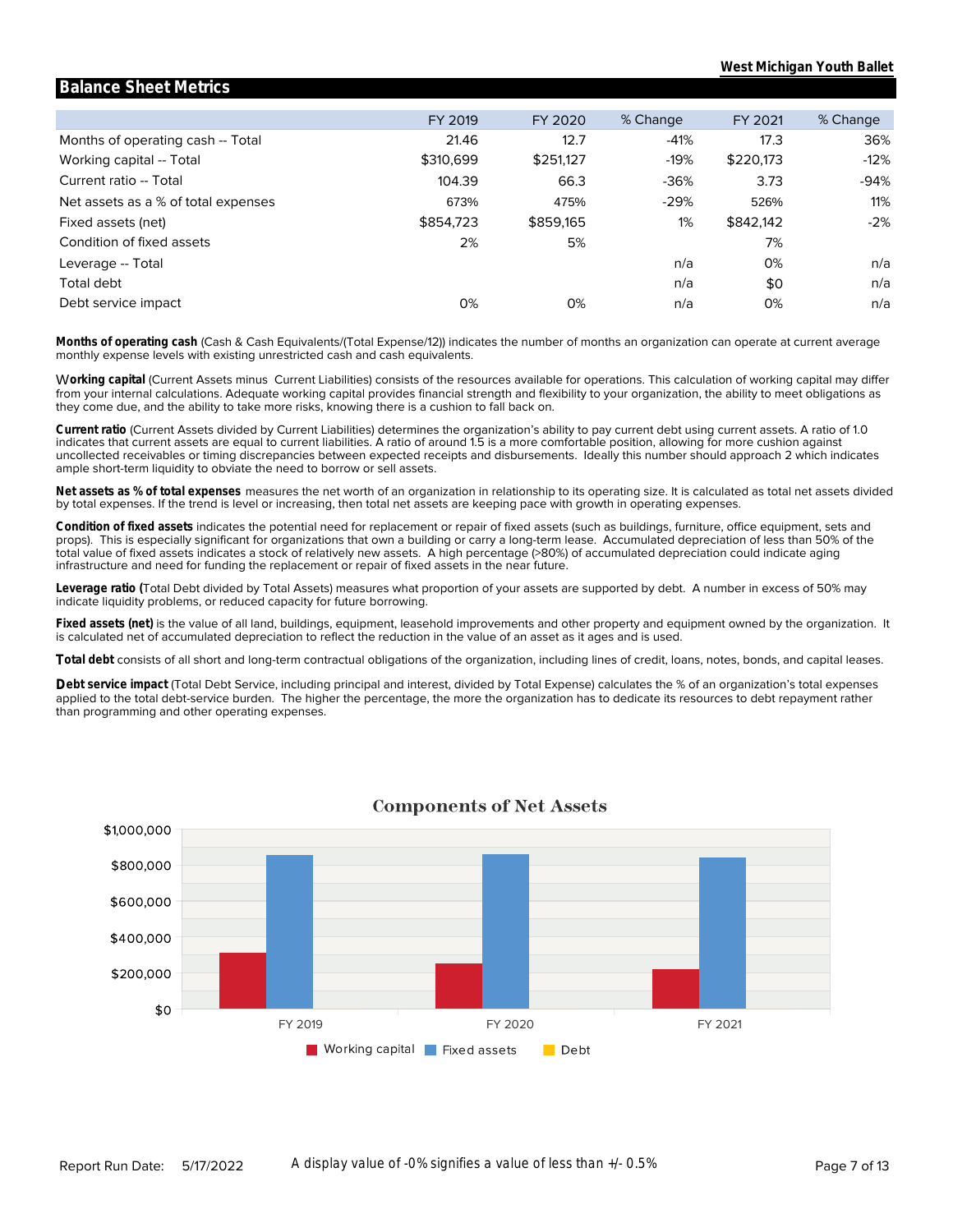#### **West Michigan Youth Ballet**

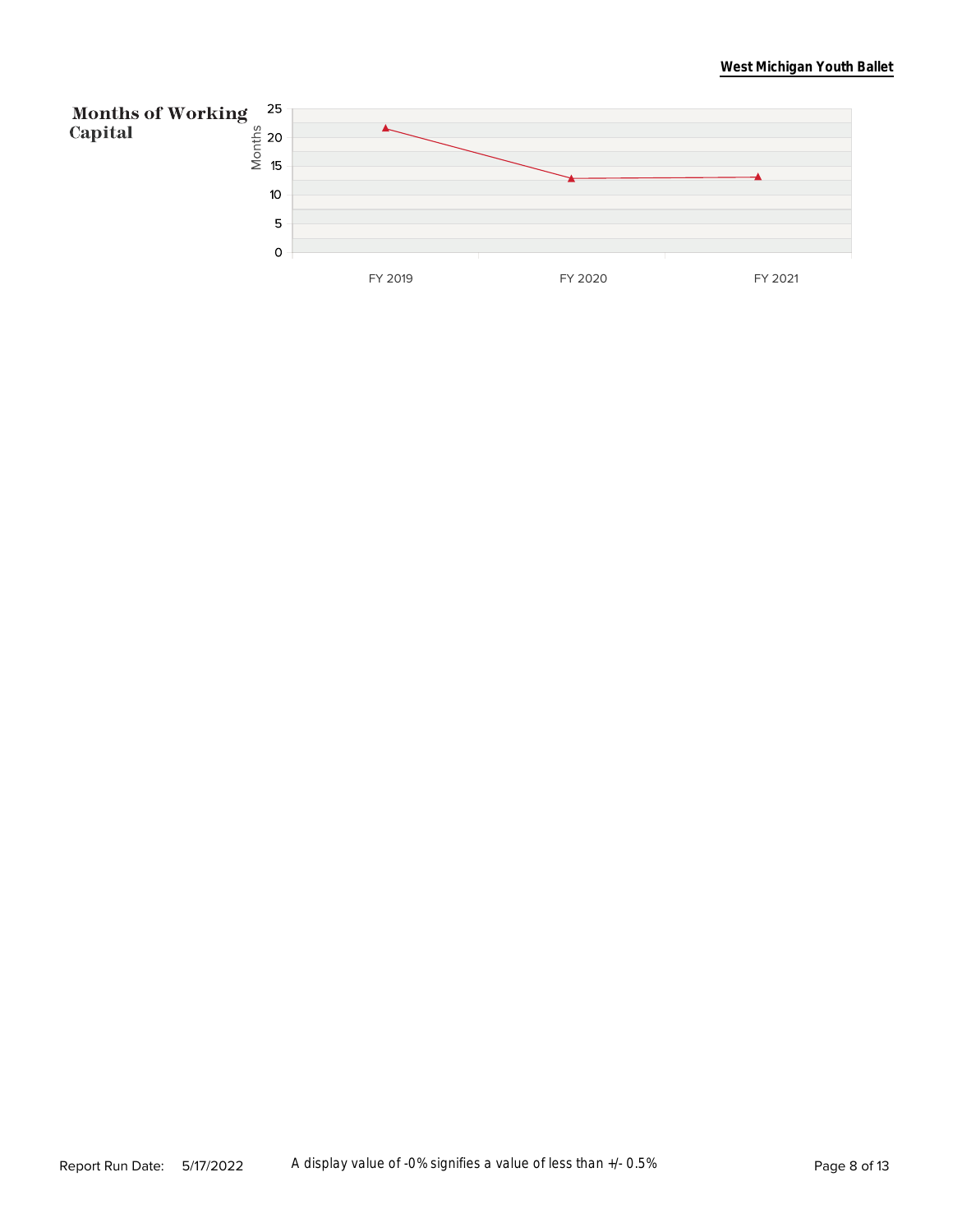| Attendance                                                                                                                                                                             |                     |          |          |          |          |
|----------------------------------------------------------------------------------------------------------------------------------------------------------------------------------------|---------------------|----------|----------|----------|----------|
|                                                                                                                                                                                        | FY 2019             | FY 2020  | % Change | FY 2021  | % Change |
| <b>Total attendance</b>                                                                                                                                                                |                     |          |          |          |          |
| Paid                                                                                                                                                                                   |                     | 4,094    | n/a      | 4,168    | 2%       |
| Free                                                                                                                                                                                   |                     | 323      | n/a      | 123      | $-62%$   |
| Total                                                                                                                                                                                  |                     | 4,417    | n/a      | 4,291    | $-3%$    |
|                                                                                                                                                                                        |                     |          |          |          |          |
| In-person attendance                                                                                                                                                                   |                     |          |          |          |          |
| Paid                                                                                                                                                                                   |                     | 4,094    | n/a      | 4,073    | $-1%$    |
| Free                                                                                                                                                                                   |                     | 323      | n/a      | 116      | $-64%$   |
| Total                                                                                                                                                                                  | $\mathsf{O}\xspace$ | 4,417    | n/a      | 4,189    | $-5%$    |
|                                                                                                                                                                                        |                     |          |          |          |          |
| Digital attendance                                                                                                                                                                     |                     |          | n/a      | 95       | n/a      |
| Paid                                                                                                                                                                                   |                     |          | n/a      | 7        | n/a      |
| Free                                                                                                                                                                                   |                     |          |          | 102      | n/a      |
| Total                                                                                                                                                                                  |                     |          | n/a      |          |          |
| In-person attendees 18 and under                                                                                                                                                       |                     | 1,188    | n/a      | 1,980    | 67%      |
| Programs in schools                                                                                                                                                                    | FY 2019             | FY 2020  | % Change | FY 2021  | % Change |
| Children served in schools                                                                                                                                                             |                     |          | n/a      |          | n/a      |
| Hours of instruction                                                                                                                                                                   |                     |          | n/a      |          | n/a      |
| Workforce                                                                                                                                                                              |                     |          |          |          |          |
|                                                                                                                                                                                        |                     |          |          |          |          |
| Number of People                                                                                                                                                                       | FY 2019             | FY 2020  | % Change | FY 2021  | % Change |
| Volunteers                                                                                                                                                                             | 360                 | 208      | $-42%$   | 100      | $-52%$   |
| Independent contractors                                                                                                                                                                | 18                  | 21       | 17%      | 12       | $-43%$   |
| Interns and apprentices                                                                                                                                                                |                     |          | n/a      |          | n/a      |
| <b>Total positions</b>                                                                                                                                                                 | 378                 | 229      | $-39%$   | 112      | $-51%$   |
| Visual & Performing Artists                                                                                                                                                            |                     |          |          |          |          |
|                                                                                                                                                                                        |                     |          |          |          |          |
|                                                                                                                                                                                        | FY 2019             | FY 2020  | % Change | FY 2021  | % Change |
| Number of visual & performing artists                                                                                                                                                  | 18                  | 16       | $-11%$   | 11       | $-31%$   |
| Payments to artists & performers                                                                                                                                                       | \$67,187            | \$62,491 | $-7%$    | \$70,975 | 14%      |
| Covid-19 Impact                                                                                                                                                                        |                     |          |          |          |          |
|                                                                                                                                                                                        |                     |          |          |          |          |
|                                                                                                                                                                                        |                     | FY 2019  |          | FY 2020  | FY 2021  |
| Due to COVID-19 crisis restrictions on in-person gatherings and/or<br>stay-at-home orders mandated by government health guidelines, how was<br>staffing affected at your organization: |                     |          |          |          |          |
| Number of employees laid off                                                                                                                                                           |                     |          |          | 0        | 0        |
| Number of employees furloughed                                                                                                                                                         |                     |          |          | 0        | $\circ$  |
| Of those furloughed or laid off employees, how many (if any) have been                                                                                                                 |                     |          |          |          |          |
| brought back?                                                                                                                                                                          |                     |          |          |          | $\circ$  |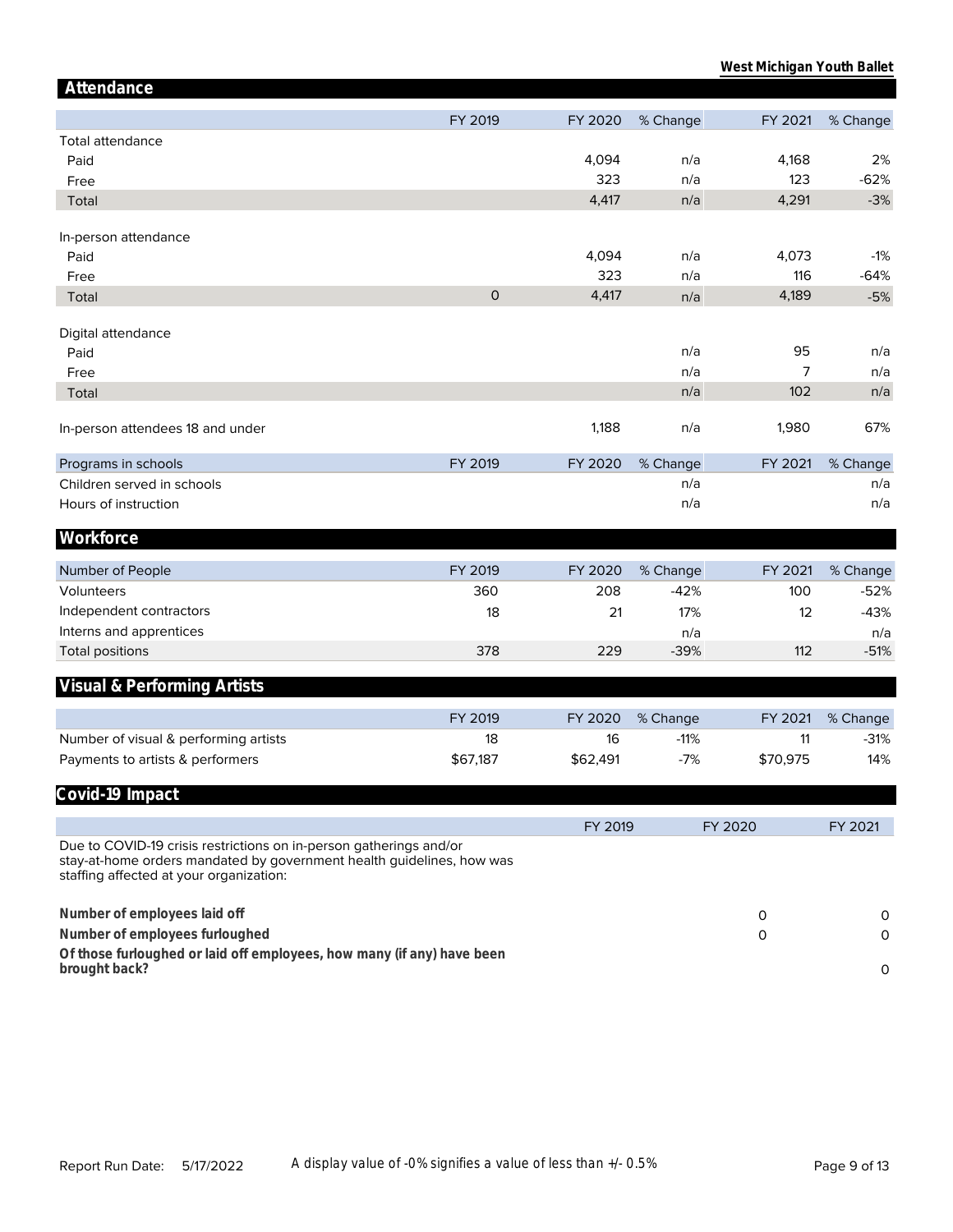#### Mission and Constituency

#### Mission statement

The West Michigan Youth Ballet is a non-profit organization that was founded in 2007 by local ballet professionals and dedicated parents. Since 2007, we have provided unique and potentially life-changing experiences for hundreds of young dancers.

#### Mission demographics

This organization's mission is not rooted in an explicitly identified ethnic, cultural or other demographic voice.

| Racial/ethnic group                                                                            |
|------------------------------------------------------------------------------------------------|
| Additional group (please state)                                                                |
| Gender                                                                                         |
| Additional group (please state)                                                                |
| Sexual orientation                                                                             |
| Additional group (please state)                                                                |
| Age group                                                                                      |
| Additional group (please state)                                                                |
| <b>Disability</b>                                                                              |
| Additional characteristics                                                                     |
| If the fields above are blank, this organization does not serve that demographic specifically. |
|                                                                                                |
| Audience                                                                                       |
| The organization does not seek to primarily serve a specific audience.                         |
|                                                                                                |
| Racial/ethnic group                                                                            |

Additional group (please state) **Gender** Additional group (please state) **Sexual orientation** Additional group (please state) **Age group** Additional group (please state) **Disability Additional characteristics** Additional group (please state)

*If the fields above are blank, this organization does not serve that demographic specifically.* **Community type served** Suburban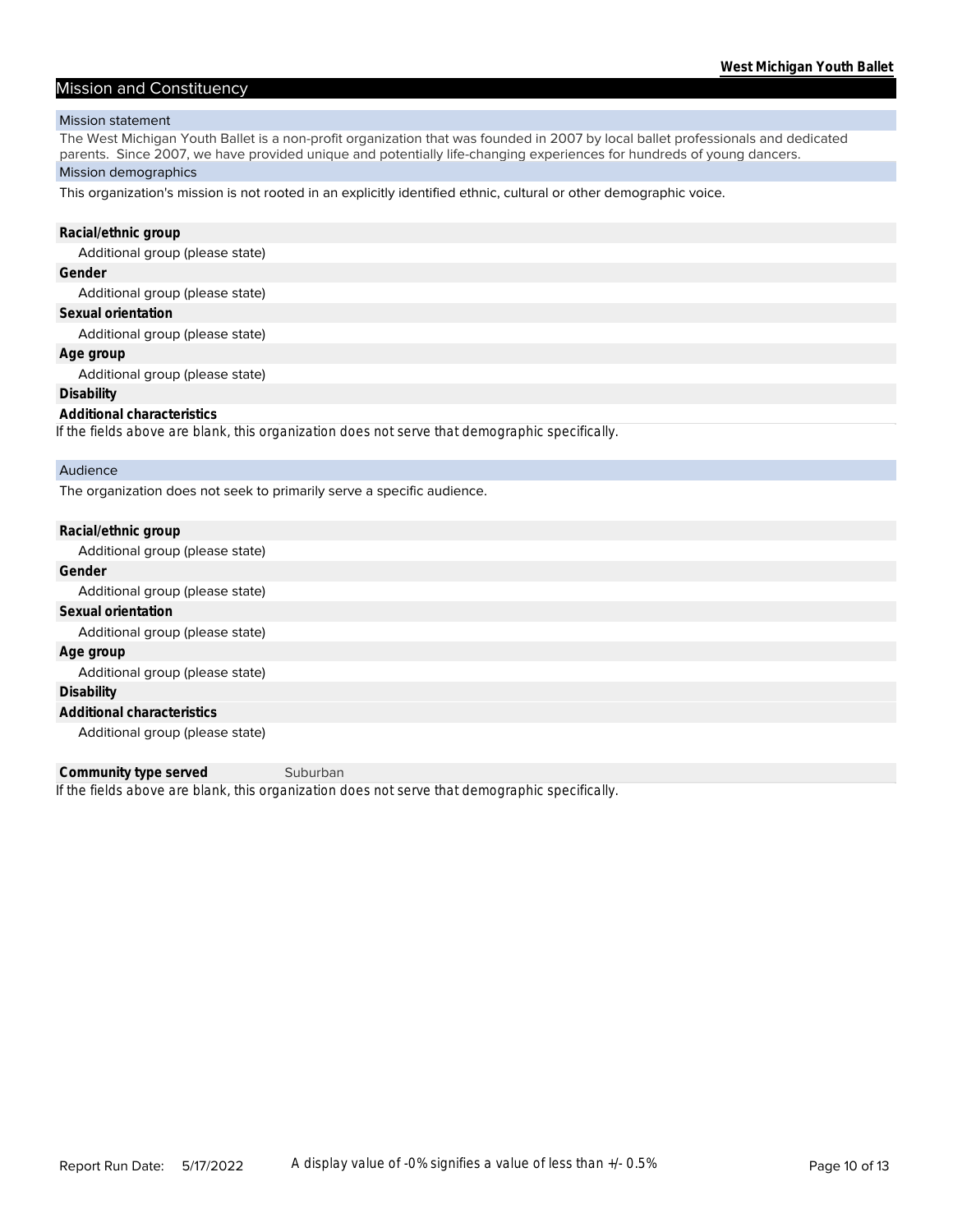# **Program Activity**

| In-person activity                              | FY 2019                      |                       |          | FY 2020                      |                       | FY 2021                      |                       |  |
|-------------------------------------------------|------------------------------|-----------------------|----------|------------------------------|-----------------------|------------------------------|-----------------------|--|
|                                                 | <b>Distinct</b><br>offerings | # of times<br>offered |          | <b>Distinct</b><br>offerings | # of times<br>offered | <b>Distinct</b><br>offerings | # of times<br>offered |  |
| Productions (self-produced)                     |                              |                       |          |                              |                       |                              |                       |  |
| Productions (presented)                         |                              |                       |          | 2                            |                       | $\overline{2}$               | 7                     |  |
| Classes/assemblies/other<br>programs in schools |                              |                       |          |                              |                       |                              |                       |  |
| Classes/workshops (outside of<br>schools)       | $\Omega$                     |                       | $\Omega$ | $\Omega$                     | $\Omega$              | 2                            | 16                    |  |
| Field trips/school visits                       |                              |                       |          |                              |                       |                              |                       |  |
| Guided tours                                    |                              |                       |          |                              |                       |                              |                       |  |
| Lectures                                        |                              |                       |          |                              |                       |                              |                       |  |
| Permanent exhibitions                           |                              |                       |          |                              |                       |                              |                       |  |
| Temporary exhibitions                           |                              |                       |          |                              |                       |                              |                       |  |
| Traveling exhibitions (hosted)                  |                              |                       |          |                              |                       |                              |                       |  |
| Films screened                                  |                              |                       |          |                              |                       |                              |                       |  |
| Festivals/conferences                           | O                            |                       |          | $\Omega$                     |                       | $\Omega$                     |                       |  |
| Readings/workshops (developing<br>works)        |                              |                       |          |                              |                       |                              |                       |  |
| Community programs (not<br>included above)      |                              |                       |          | 2                            | 2                     |                              |                       |  |
| Additional programs not listed<br>above         | $\Omega$                     |                       | 0        | 0                            | $\Omega$              | $\Omega$                     | 0                     |  |

*program lines. NOTE: Data entered prior to 2021 combines information about physical and digital programs. It has been included in the physical*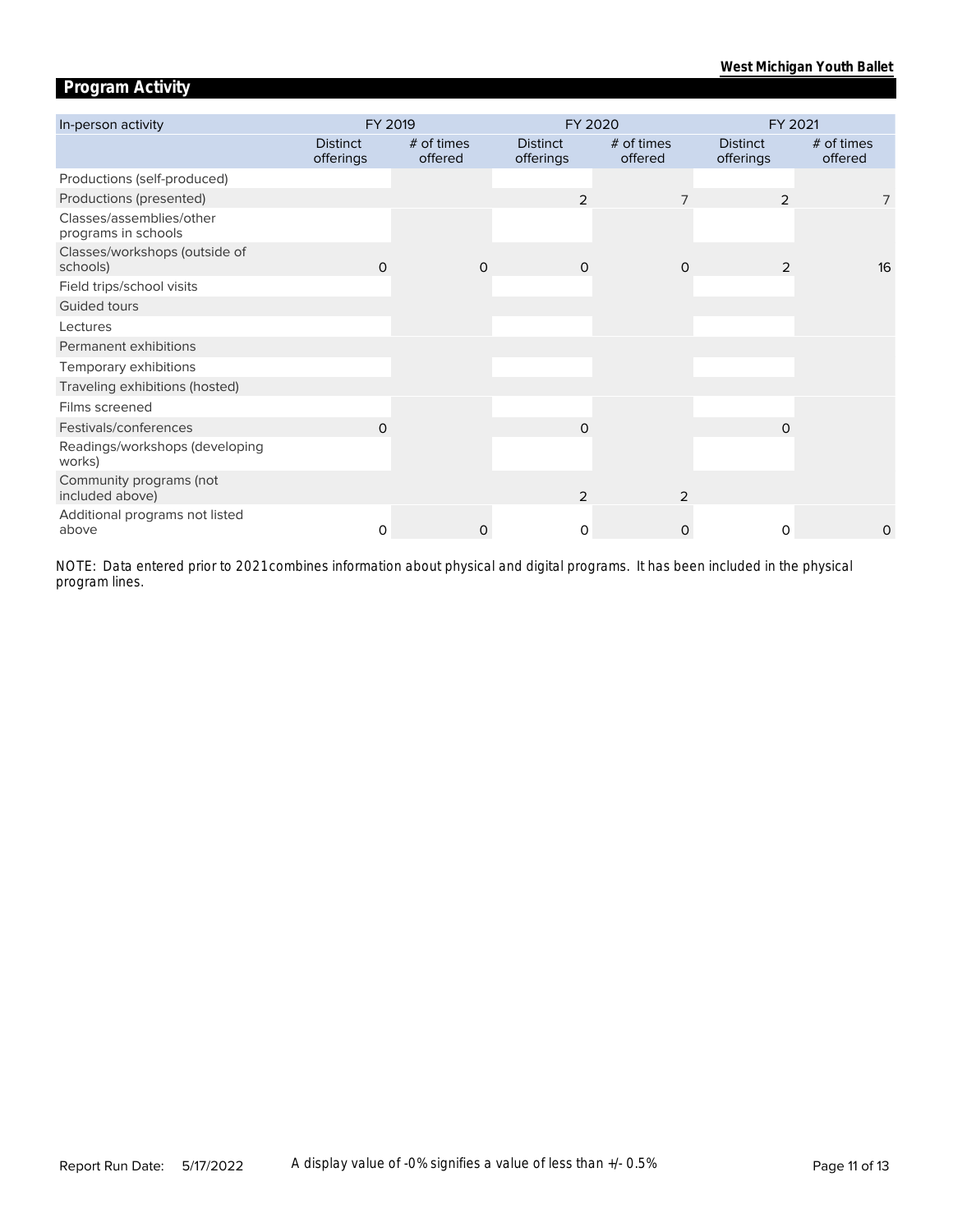# **Program Activity**

| Digital activity                                | FY 2019                      |                                 |                 |                              | FY 2020                         |                 | FY 2021                      |                                 |               |
|-------------------------------------------------|------------------------------|---------------------------------|-----------------|------------------------------|---------------------------------|-----------------|------------------------------|---------------------------------|---------------|
|                                                 | <b>Distinct</b><br>offerings | # times<br>digitally<br>offered | $On-$<br>demand | <b>Distinct</b><br>offerings | # times<br>digitally<br>offered | $On-$<br>demand | <b>Distinct</b><br>offerings | # times<br>digitally<br>offered | On-<br>demand |
| Productions (self-produced)                     |                              |                                 |                 |                              |                                 |                 |                              |                                 |               |
| Productions (presented)                         |                              |                                 |                 |                              |                                 |                 | $\overline{2}$               | $\overline{2}$                  | 2             |
| Classes/assemblies/other<br>programs in schools |                              |                                 |                 |                              |                                 |                 |                              |                                 |               |
| Classes/workshops (outside of<br>schools)       |                              |                                 |                 |                              |                                 |                 |                              |                                 |               |
| Field trips/school visits                       |                              |                                 |                 |                              |                                 |                 |                              |                                 |               |
| Guided tours                                    |                              |                                 |                 |                              |                                 |                 |                              |                                 |               |
| Lectures                                        |                              |                                 |                 |                              |                                 |                 |                              |                                 |               |
| Permanent exhibitions                           |                              |                                 |                 |                              |                                 |                 |                              |                                 |               |
| Temporary exhibitions                           |                              |                                 |                 |                              |                                 |                 |                              |                                 |               |
| Traveling exhibitions (hosted)                  |                              |                                 |                 |                              |                                 |                 |                              |                                 |               |
| Films screened                                  |                              |                                 |                 |                              |                                 |                 |                              |                                 |               |
| <b>Broadcast productions</b>                    |                              |                                 |                 |                              |                                 |                 |                              |                                 |               |
| Festivals/conferences                           |                              |                                 |                 |                              |                                 |                 |                              |                                 |               |
| Readings/workshops (developing<br>works)        |                              |                                 |                 |                              |                                 |                 |                              |                                 |               |
| Community programs (not<br>included above)      |                              |                                 |                 |                              |                                 |                 |                              |                                 |               |
| Additional programs not listed<br>above         |                              |                                 |                 |                              |                                 |                 |                              |                                 |               |

*program lines. NOTE: Data entered prior to 2021 combines information about physical and digital programs. It has been included in the physical* 

| Digital activity financials |             | FY 2019                                               |           | FY 2020                                        | FY 2021   |                                                |  |
|-----------------------------|-------------|-------------------------------------------------------|-----------|------------------------------------------------|-----------|------------------------------------------------|--|
|                             | Total       | <b>Associated with</b><br>digital program<br>delivery | Total     | Associated with<br>digital program<br>delivery | Total     | Associated with<br>digital program<br>delivery |  |
| Earned revenue              | \$159,340   |                                                       | \$143.281 |                                                | \$92.585  | \$1,500                                        |  |
| Contributed revenue         | \$1,048,502 |                                                       | \$34,009  | \$0                                            | \$44,930  |                                                |  |
| Operating expense           | \$173,279   |                                                       | \$233,920 | \$0                                            | \$201,881 | \$0                                            |  |